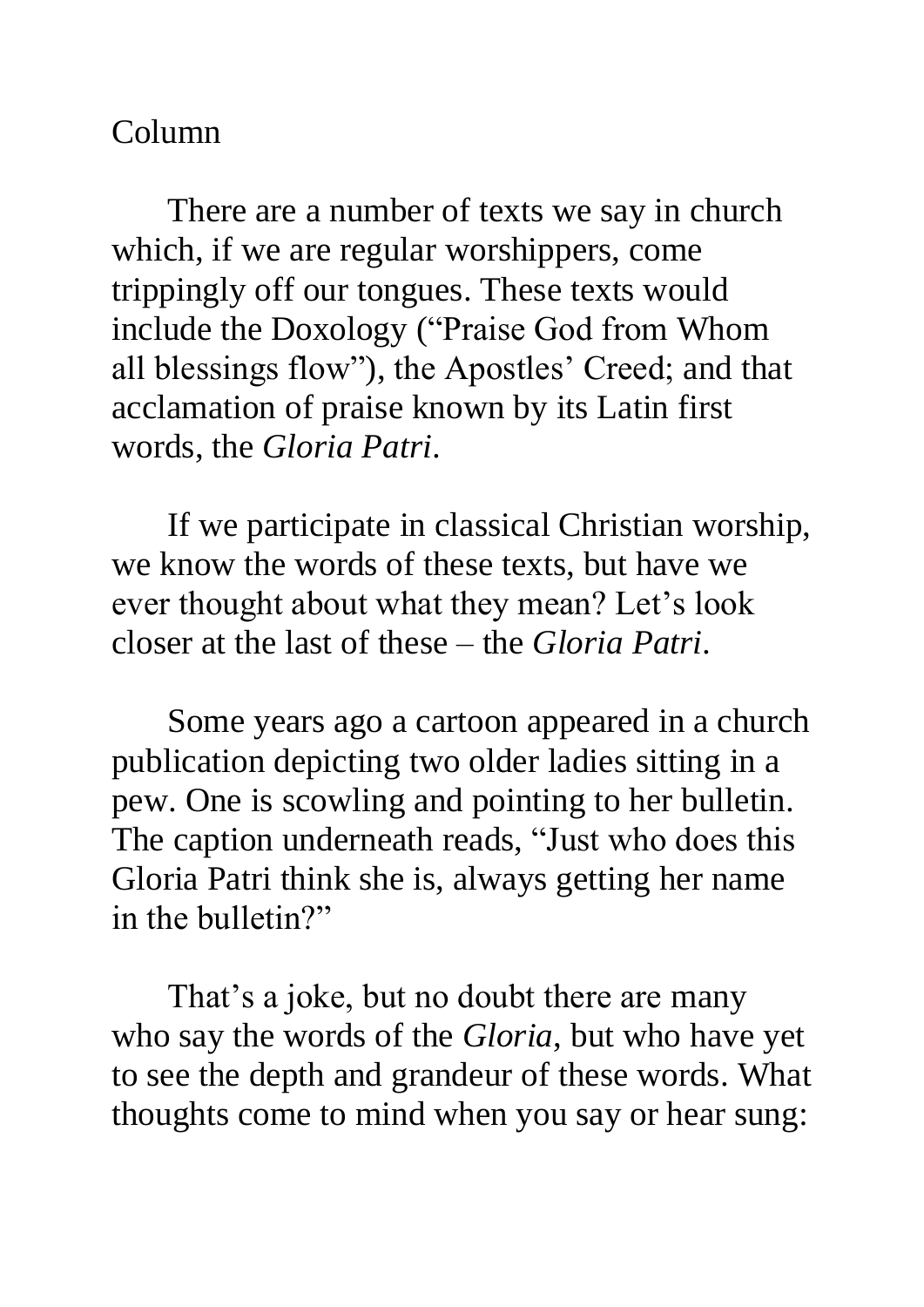"Glory be to the Father, and to the Son, and to the Holy Ghost; as it was in the beginning, is now, and ever shall be, world without end. Amen"?

The first thing I hope you see is that scene recorded in Matthew 28:19 in which Jesus gave his disciples what has come to be known as the Great Commission. They are to go out to teach the faith and to baptize in the three-fold name of the one God. In the first part of this acclimation, we renew our allegiance to the Father, the Son and the Holy Ghost (Spirit) pledged in our baptism, offering Him our worship and praise.

In the second half, we affirm the eternity of each person of the Godhead. We are pointed back to the time before creation. Our three-personed God was there.

Likewise, we affirm His presence at this very moment when we say, 'is now'. Whatever is going on in our lives, He remains on the job. Knocked down, but not knocked out of the game. Our triune God has reservoirs of help from which we may draw out even in the darkest hour No, never alone; no, never alone!